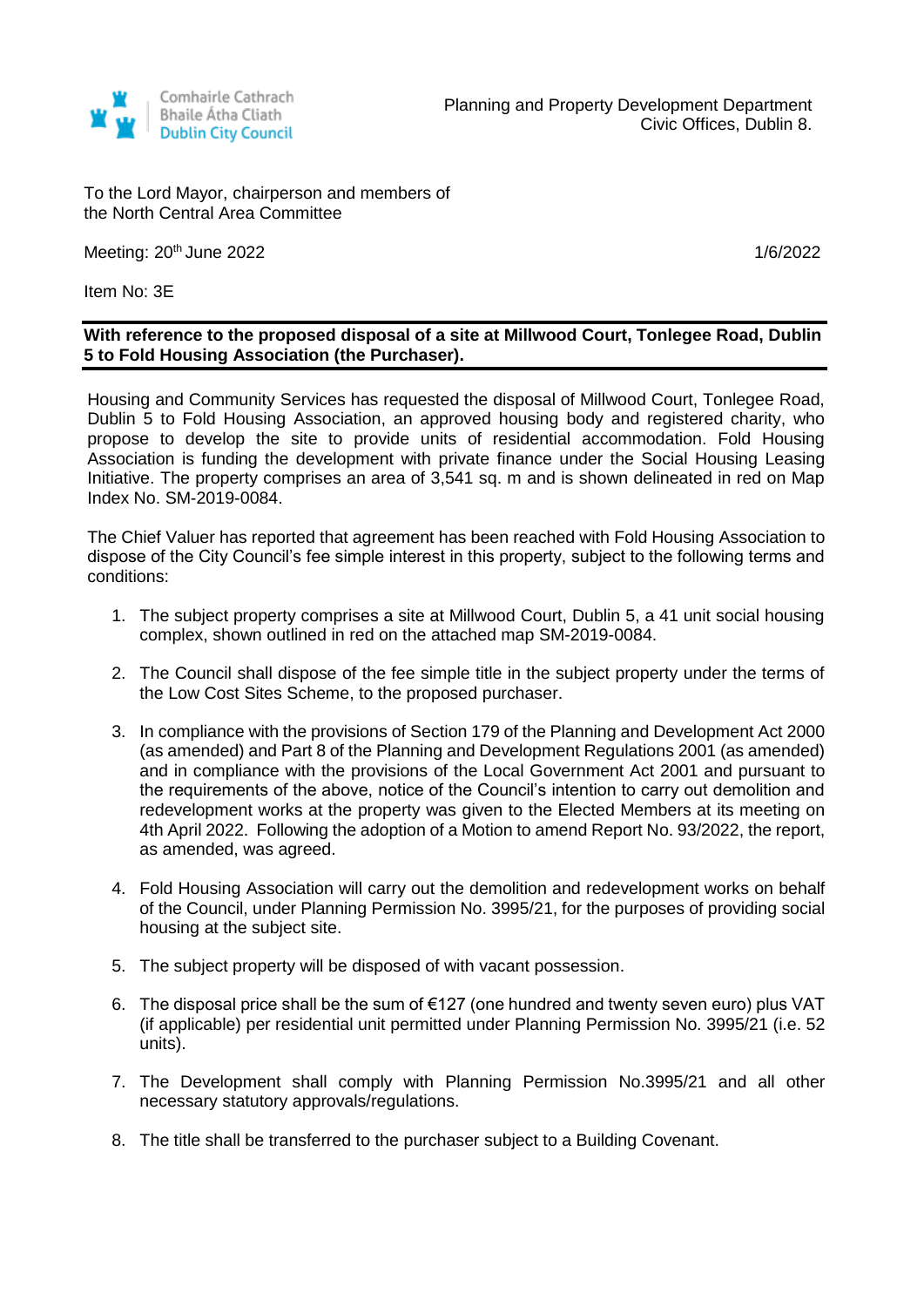- 9. The Council shall enter into a Payment and Availability Agreement, a Capital Advance Agreement and a Continuation Agreement with the proposed purchaser.
- 10. The development must be fully completed and made fit for occupation within 36 (thirty six) months of the transfer of title. There will be an option to extend the time-frame, any extension of time to be agreed with the Executive Manager, Housing and Community Service.
- 11. In the event the purchaser intends to develop over the road carriageway at Millwood Court, Dublin City Council will initiate the extinguishment of the Public Right of Way over the subject road.
- 12. The purchaser shall satisfy the Council that it has adequate public liability and employer's liability insurance and shall indemnify the City Council against any claims for compensation that may be made arising from its usage of the site. The current levels of insurance are €6.5m public liability insurance and €13m employer's liability insurance.
- 13. The purchaser shall insure the buildings during construction against fire and all other insurable risks with an approved insurance company and pay all necessary premiums. The insurance shall be in the joint names of the parties and will be for such an amount as will provide cover for full reinstatement values of so much of the buildings as is erect at any time together with a sum for professional fees and removal of debris charges.
- 14. All roads and footpaths works shall be completed to the written satisfaction of Dublin City Council.
- 15. There is an inhibition on the title that the subject property can only be used for social housing purposes.
- 16. The Council shall have 100% nomination rights to all of the units constructed on site.
- 17. If for any reason the completed development ceases in whole or part to be used by Fold Housing Association for Social Housing purposes then the property/completed development will transfer free of charge to Dublin City Council, with due regard to the interest held by a financial institution which, as a secured lender, entered into a mortgage/loan with the purchaser for the purpose of financing the proposed development.
- 18. Should the purchaser not proceed with the development or complete the development within the agreed timeline, that the benefit/ownership of Planning Permission No. 3995/21, design of the scheme and certification shall transfer, free of charge, to the Council.
- 19. Fold Housing Associations will be obtaining a loan from the Housing Finance Agency (HFA) to finance the development of the site. As the transfer to Fold HA is subject to a building covenant, step-in arrangements will need to be provided to the HFA should Fold HA not be in a position to comply with the building covenant. Accordingly, that in the event of the purchaser's bankruptcy or insolvency, Dublin City Council reserves the right to take possession of the site and all of the housing units (partially completed or otherwise) at no cost to the Council, save in the case of a financial institution which has entered into a mortgage with the purchaser for the purpose of financing development of the site.
- 20. The purchaser shall not sell, assign, sublet or part with possession of the property or part thereof without obtaining the written consent of the City Council, with the exception of tenancy and licence agreements with tenants or licensees for supported housing.
- 21. The purchaser and its tenants shall have right of access and egress over the roads and footpaths within the site at Millwood Court.
- 22. Each party shall be responsible for the own legal fees.